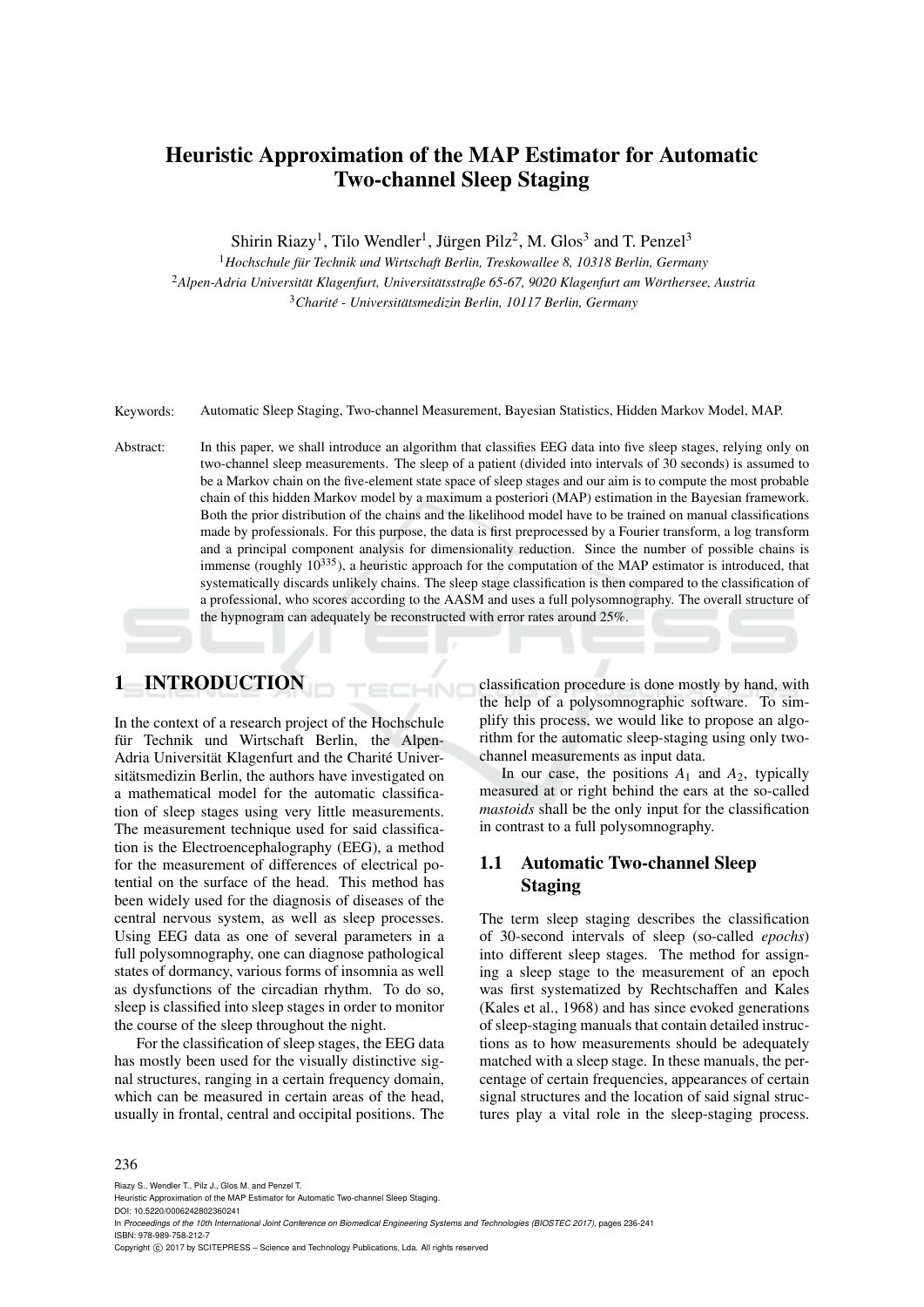

Figure 1: Averaged power spectrum of each sleep stage with the frequencies given in Hz.

The American Academy of Sleep Medicine's manual (Berry et al., 2012) differentiates between five stages of sleep: Awake, Stage 1, Stage 2, Stage 3, REM sleep, where the stages of light sleep (Stage 1 and Stage 2) are sometimes called NREM 1 and NREM 2 (for Non-REM sleep 1 and 2) and the deep sleep stage, Stage 3, is sometimes called NREM 3 (for Non-REM sleep 3).

A measurement of a full night of sleep results in approximately 960 epochs (8 hours) per patient. Further, as recommended by AASM (Berry et al., 2012), professional scorers rely on a full polysomnography, which consists of several EEG nodes, EOG derivations, a Chin EMG and several other parameters for an optimal rating of the sleep of the patient. The performance of these measurements is not only painstaking and expensive, but can also have a strong influence on the sleep of the patient, leading to distorted data.

As the classification of sleep stages via professionals tends to be tedious, there have been various approaches to automatize the procedure (Tagliazucchi et al., 2012; Redmond and Heneghan, 2003; Liang et al., 2012; Pan et al., 2012; Wang et al., 2015; Anderer et al., 2010; Gudmundsson et al., 2005), using methods such as SVMs, neural networks or Hidden Markov Models. Mostly, full polysomnographic data was used and reliabilities ranging between 70% and 90% were achieved (Penzel and Conradt, 2000); however, there has also been automatic single-channel or two-channel sleep staging (Zibrandtsen et al., 2016; Wang et al., 2015; Koley and Dey, 2012). In (Koley and Dey, 2012), the measurements of the electrodes at the mastoid (often referred to as  $A_1$  and  $A_2$  or  $M_1$  and  $M_2$ ) were used for the classification into light sleep, deep sleep and REM sleep, thus offering proof that measurements at the mastoid yield enough reliable information for the classification into three sleep

stages. In this paper, we would like to take it one step further by classifying into five different sleep stages, as is usual in sleep medicine. This task proves to be highly difficult, since the transitional stage 1 is often uncertainly classified and can easily be mistaken for the sleep stages 2 and Awake.

#### 1.2 Overview and Notation

Our data set consists of  $A_1$ - and  $A_2$ - measurements over 8 hours of sleep of several persons with a sampling rate of 256Hz. This data is divided into blocks of 30 seconds (so-called epochs), that contain 256 ·  $30 = 7680$  measurements each for  $A_1$  and  $A_2$ :

$$
\mathcal{L}^k = \{E_1^{A_k}, \ldots, E_T^{A_k}\} \subseteq \mathbb{R}^{7680}, \quad T \approx 960, k = 1, 2.
$$

For each patient, we divide the set of epochs into a training set and a test set

$$
\mathcal{E} = \mathcal{E}_{\text{train}} \cup \mathcal{E}_{\text{test}},
$$
  
\n
$$
\mathcal{E}_{\text{train}} = \bigcup_{k=1,2} (E_1^{A_k}, \dots, E_{T_{\text{train}}}^{A_k}),
$$
  
\n
$$
\mathcal{E}_{\text{test}} = \bigcup_{k=1,2} (E_{T_{\text{train}}+1}^{A_k}, \dots, E_T^{A_k}),
$$

In our case, we divided the 8-hour-measurement into two halves and used the first half as the training set (which equates to  $T_{\text{test}} \approx 480$ ) and the second half as the test set. This choice shall be improved in the next stages of this project, as it is known that REM sleep typically occurs more often in the second half of the night. The sequence of sleep stages corresponding to these epochs will be denoted by random variables

$$
C = (\underbrace{C_1, \ldots, C_{T_{\text{train}}}}, \underbrace{C_{T_{\text{train}}} + 1, \ldots, C_T}_{=: C_{\text{test}}} ) \in \mathcal{S}^T,
$$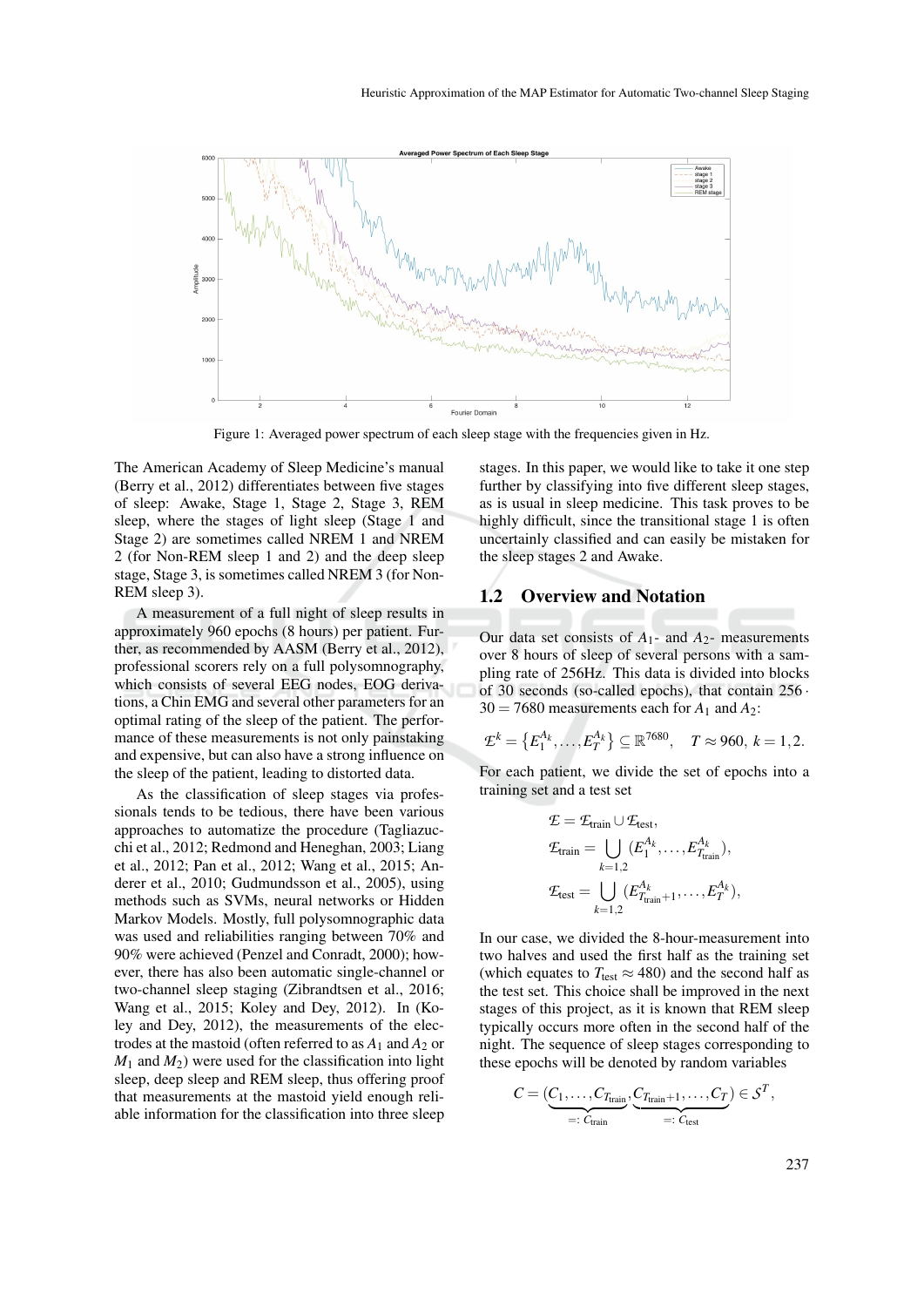

Figure 2: PCA Coefficients of the first two dominant eigenvectors of measurements of different sleep stages.

where the state space  $S$  consists of the five sleep stages:

 $S = \{$ 'Awake', 'Stage 1', 'Stage 2', 'Stage 3', 'REM' $\}.$ 

We will assume its classification by a professional scorer (who had access to the full polysomnography),

$$
(C_{\text{train}}, C_{\text{test}}) \stackrel{!}{=} (c_{\text{train}}^{\text{prof}}, c_{\text{test}}^{\text{prof}})
$$

to be correct. Our aim is to implement an algorithm *A*, that classifies the test set *E*test using only the professional classification  $c_{\text{train}}^{\text{prof}}$  of the training set  $\mathcal{L}_{\text{train}}$ ,

$$
\mathcal{A} : (\mathcal{E}_{\text{train}}, \mathcal{E}_{\text{test}}, c_{\text{train}}^{\text{prof}}) \mapsto c_{\text{test}}^{\text{algo}} \in \mathcal{S}^{T-T_{\text{train}}},
$$

such that  $c_{\text{test}}^{\text{algo}} = c_{\text{test}}^{\text{prof}}$  in many components with high probability.

### 2 THE ALGORITHM

#### 2.1 Preprocessing

The frequencies in a measurement play a central role in the classification of sleep stages (Berry et al., 2012; Penzel and Conradt, 2000). Signals of certain frequencies indicate conscious behaviour (such as the highly-frequent beta waves) or unconsciousness (such as delta waves). Therefore, it is meaningful to utilize the power spectrum of a measurement. As it can be seen in Figure 1, the average power spectra of different sleep stages behave visibly different, except for sleep stages one and two, which are not easily distinguishable. Furthermore, the power spectra of measurements  $E_i^{A_k} \in \mathbb{R}^{7680}$  of epochs might be easier to compare, since they are invariant under shifts in time.

Additionally, it is known that certain confounding measurements may hinder the classification of sleep

stages. These signals, which are called *artifacts*, can be caused for example by sweat on the skin of the proband or movements of body parts, eyes etc.. However, it is also known that these artifacts typically evoke signals that have different frequencies than the signals, which are used for the classification of sleep stages. Through a low pass filter, we ignore all the frequencies above a fixed threshold (approximately 66 Hertz). We do so in the following manner:

and

$$
F_t^{A_k} \ \mapsto \ \tilde{F}_t^{A_k} = \text{proj}(F_t^{A_k}) \in \mathbb{R}^{2000},
$$

 $E_t^{A_k} \in \mathbb{R}^{7680} \mapsto F_t^{A_k} = |\text{FFT}(E_t^{A_k})| \in \mathbb{R}^{7680}.$ 

where  $proj(\cdot)$  is the projection of a vector onto its first 2000 coordinates. We assume this to be adequate, as the signals used for professional scoring range in the same frequency interval and it is known that artifacts created by bodily movement typically involve highfrequent signals.

We would like to remark that we have purposely not filtered out all of the frequencies that are not used in traditional sleep-staging in an attempt to retain as much information as possible while still removing artifacts.

To further reduce the dimension of the data and to make the data usable for classification, we used a principal component analysis (PCA), where we projected the data onto the space spanned by the 15 dominant eigenvectors of the covariance matrix. As it can be seen in Figure 2, the procedure retains a considerable amount of information from the measurements and the differences of the sleep stages can be seen even when using only the first two dominant eigenvectors. A scree plot was used to determine the optimal amount of eigenspaces, which was 15 in our case.

To avoid an a priori bias towards the lower frequencies, the Fourier transformed data is logarithmized before applying the PCA. This makes sense as higher frequencies tend to have smaller amplitudes. Let

$$
M_t^k = \log \tilde{F}_t^{A_k}
$$

be the logarithmized projection of the power spectrum for a  $t \in \{1, \ldots, T\}$ . We used the data matrix  $(M_t^1, M_t^2)$ for the PCA

$$
(\tilde{F}_{t}^{A_k}, \tilde{F}_{t}^{A_k}) \stackrel{\log}{\longmapsto} (M_t^1, M_t^2) \stackrel{\text{PCA}}{\longmapsto} m_t \in \mathbb{R}^{15},
$$

where  $m_t$  is the projected data resulting from the PCA. This leads to the following overall preprocessing steps

$$
(\mathbb{R}^{7680})^2 \longrightarrow (\mathbb{R}^{2000})^2 \longrightarrow (\mathbb{R}^{2000})^2 \longrightarrow \mathbb{R}^{15}
$$
  

$$
(E_t^{A_k})_k \xrightarrow[\text{proj}]{\text{FFT}} (\tilde{F}_t^{A_k})_k \xrightarrow[\text{log}]{\text{log}} (M_t^k)_k \xrightarrow[\text{PCA}]{\text{PCA}} m_t.
$$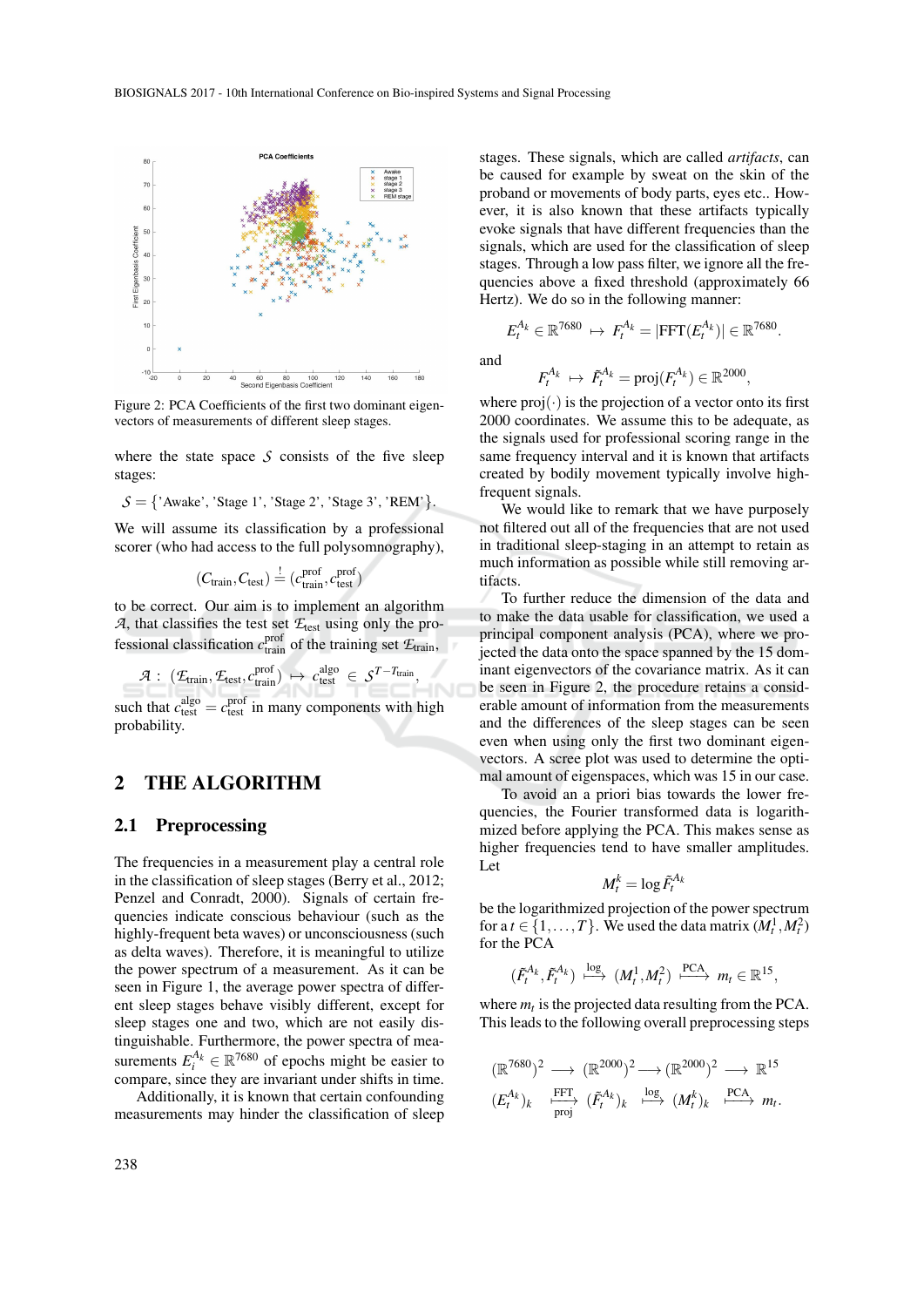We then define

$$
X_{\text{train}} := \{m_1, \dots, m_{T_{\text{train}}}\}\
$$

$$
X_{\text{test}} := \{m_{T_{\text{train}}+1}, \dots, m_T\}\
$$

# 2.2 Hidden Markov Model and the MAP Estimator

We assume the sequence of sleep stages  $C =$  $(C_1,...,C_T) \in S^T$  introduced in Section 1.2 to be a Markov chain with transition matrix  $P \in \mathbb{R}^{5 \times 5}$ , which will be approximated by the empirical probabilities of all possible transitions

$$
\mathcal{P}_{s,s'} = \frac{\#\{x_{t+1} = s, x_t = s' \mid t = 1, \dots, T_{\text{train}} - 1\}}{\#\{x_t = s' \mid t = 1, \dots, T_{\text{train}} - 1\}}
$$

for  $s, s' \in S$  (it is thereby not considered part of the inference process). Accordingly, the invariant measure  $\pi$  of the Markov chain will be approximated by the empirical probabilities

$$
\pi(s) = \frac{\#\{x_{\tau} = s \mid \tau = 1, \ldots, T_{\text{train}}\}}{T_{\text{train}}}, \quad s \in \mathcal{S}.
$$

For the inference process, our prior konwledge  $\mathbb{P}(C_{\text{test}})$  about  $C_{\text{test}}$  is therefore modeled by Markov chain of length  $T_{\text{test}} = T - T_{\text{train}}$  with  $\mathbb{P}(C_t) = \pi$  for each  $t = T_{\text{train}} + 1, \ldots, T$  and transition matrix  $\mathcal{P}$ .

Bayes' rule is the proper tool to update our knowledge about  $C_{\text{test}}$  given the measurements  $X_{\text{test}}$ :

$$
\mathbb{P}(C_{\text{test}} \mid X_{\text{test}}) = \frac{\mathbb{P}(X_{\text{test}} \mid C_{\text{test}}) \mathbb{P}(C_{\text{test}})}{\mathbb{P}(X_{\text{test}})}
$$

We will mainly focus on estimating the maximum a posteriori (MAP) estimator of  $C_{\text{test}}$ ,

.

$$
c_{\text{test}}^{\text{MAP}} = \underset{c}{\arg \max} \mathbb{P}(C_{\text{test}} = c \mid X_{\text{test}})
$$
  
= 
$$
\underset{c}{\arg \max} \mathbb{P}(X_{\text{test}} \mid C_{\text{test}} = c) \mathbb{P}(C_{\text{test}} = c).
$$

Since each measurement  $X_t$  is assumed to depend only on *C<sup>t</sup>* , we assume that all measurements

$$
X_t | C_{\text{test}} = X_t | C_t, \quad t = T_{\text{train}} + 1, \dots, T,
$$

are independent. Therefore, the likelihood model  $\mathbb{P}(X_{\text{test}} \mid C_{\text{test}})$  is be given by the product of the individual likelihoods  $\mathbb{P}(X_t | C_t)$ ,

$$
\mathbb{P}(X_{\text{test}} \mid C_{\text{test}}) = \prod_{t=T_{\text{train}}+1}^{T} \mathbb{P}(X_t \mid C_t)
$$

the latter being trained by a pre-installed MATLAB classifier. Theoretically, we now have all the necessary ingredients to compute the MAP estimator.

# 2.3 Heuristic Approximation of the MAP Estimator

Though we are now able to compute the probability of each realization  $C_{\text{test}} = c \in \mathcal{S}^{T_{\text{test}}}$  given the measurements  $X_{\text{test}}$ , the straightforward approach of computing all these probabilities is impractical due to the huge number of possible chains,

$$
|S^{T_{\text{test}}}| = 5^{T_{\text{test}}} \approx 3 \cdot 10^{335}.
$$

Therefore, a heuristic approach is necessary in order to compute these probabilities  $\mathbb{P}(C_{\text{test}} = c \mid X_{\text{test}})$  only for "realistic" or "probable" chains. Since we are only interested in the MAP estimator  $c_{\text{test}}^{\text{MAP}}$  and not in the whole probability distribution of  $C_{\text{test}}|X_{\text{test}}$ , this restriction is meaningful, however, it will only yield an approximation of  $c_{\text{test}}^{\text{MAP}}$ .

For the heuristic approach let us first introduce the notation

$$
C^t := (C_{t_{\text{Train}}+1}, \ldots, C_{t_{\text{Train}}+t}),
$$
  
\n
$$
X^t := (X_{t_{\text{Train}}+1}, \ldots, X_{t_{\text{Train}}+t}),
$$
  
\n
$$
t(c^t) := \mathbb{P}(X^t \mid C^t = c^t) \mathbb{P}(C^t = c^t),
$$

the latter being the value we want to maximize for  $t = T_{\text{test}}$ .

We will proceed as follows:

- 1. Compute all possible ( $5^4 = 625$ ) values of  $\pi_4$ .
- 2. For  $t = 5, \ldots, T_{\text{test}}$ , iterate

 $\pi$ 

- (a) Restrict the set of considered subchains  $(c_1, \ldots, c_{t-1})$  to 125 subchains with the highest values of  $\pi_{t-1}$ .
- (b) Compute  $\pi_t$  for all possible subchains  $(c_1, \ldots, c_t)$  that contain the above subchains  $(5 \cdot 125) = 625$  values).

This way, chains with unlikely subchains are discarded successively and we end up with 625 very probable (but possibly not most probable) chains. Step (b) in the above iteration can be performed very efficiently via the formula

$$
\mathbb{P}(C^t | X^t) \propto \mathbb{P}(C^{t-1} | X^{t-1}) \mathbb{P}(C_t | C_{t-1}) \mathbb{P}(X^t | C^t).
$$

Through this heuristic, the number of evaluations of this formula is reduced to 125 in each timestep.

### 3 RESULTS

The method was tested on five healthy subjects at the sleep laboratory of the Advanced Sleep Research GmbH. Each patient's sleep was measured with a full polysomnography for a duration of approximately 8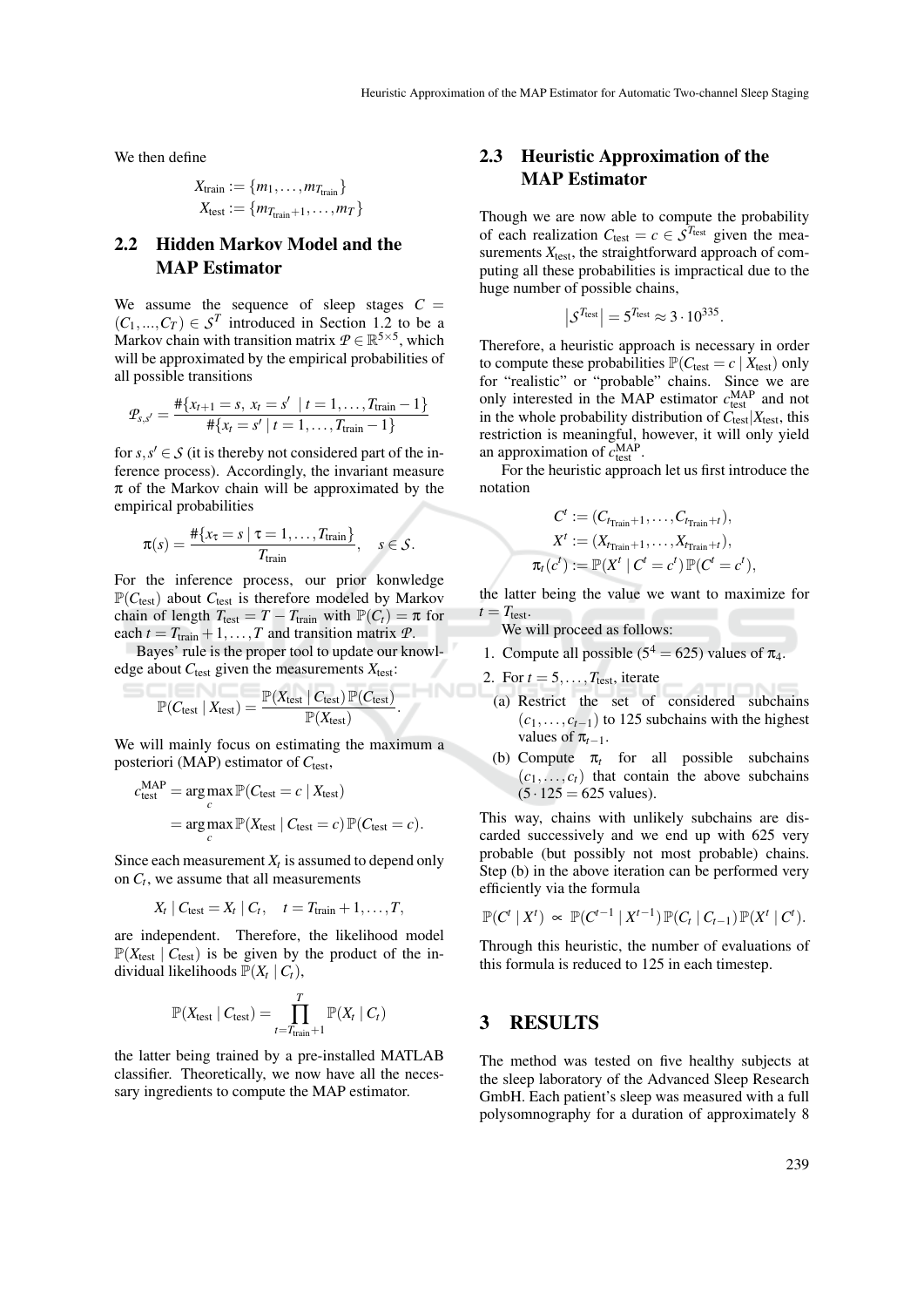

Figure 3: Sleep stage classification of the second half of the measurement. Comparison of the MAP estimator method (blue) and the classification of a professional scorer (red).

Table 1: Confusion matrix of patient 3, where the classifications of a professional scorer are compared to the output of the algorithm.

|               |            | Classification |         |         |         |            |
|---------------|------------|----------------|---------|---------|---------|------------|
|               |            | Awake          | Stage 1 | Stage 2 | Stage 3 | <b>REM</b> |
| <b>Stages</b> | Awake      |                |         |         |         |            |
|               | Stage 1    |                |         |         |         |            |
|               | Stage 2    |                |         | 145     |         |            |
|               | Stage 3    |                |         |         | 64      |            |
|               | <b>REM</b> |                |         |         |         | 145        |

hours. As stated before, the first half of the night was used as training data, whereas the second half of the night was used to test the algorithm. The hypnogram that was used as the "ground truth" to train and verify the algorithm was scored by a professional somnologist, who used a full polysomnography.

The error rates for the five subjects were 14%, 24%, 34%, 22% and 31%, respectively. Thus, they are ranging between 14%-34% with an average of 25%.

As one can see in Figure 3, the overall structure of the classification of the algorithm is very close to the scoring of a professional, who had the advantange of using a full polysomnography.

The evaluation of the confusion matrices showed that the classification of the Awake stage, as well as stages 2 and 3 are fairly adequate. Stage 1 is often mistaken for the Awake stage or stage 2 and REM stage is sometimes mistaken for one of the light sleep stages, as it can be seen in Table 1.

#### 4 DISCUSSION

Summing things up, we can conclude that the measurements at  $A_1$  and  $A_2$  contain relevant information for automatic sleep-scoring. This can be viewed as a proof of concept, as these positions are usually only used as reference electrodes. Beyond the recognition of wakefulness and sleep, the MAP estimator offers

differentiated classifications.

It appears that, in contrast to earlier methods used for the classification of sleep stages, the method presented in this paper seems to prefer continuous structures. Especially in phases of transition between stages, where professional scorers seem to be uncertain, the MAP estimation method prefers a single transition in contrast to the erratic behaviour of the professional scorer.

It could be argued that such an undecisive phase between the stages should be flattened with respect to the preceding and the following sleep stage. In this case, it is unclear, whether classification of the automatic method or the scorer is preferable.

Usually, patients are requested to spend two nights at a sleep laboratory, in order to minimize confounding effects. A minimized measurement system with the patient-specific algorithm at hand could replace the second measurement and thus halve the costs for sleep-related diagnosis at worst. At best, the algorithm could learn to transfer the classification from one person to another.

# ACKNOWLEDGEMENTS

We would like to thank the Charité Universitätsmedizin Berlin as well as the Advanced Sleep Research GmbH for providing the data for testing the method.